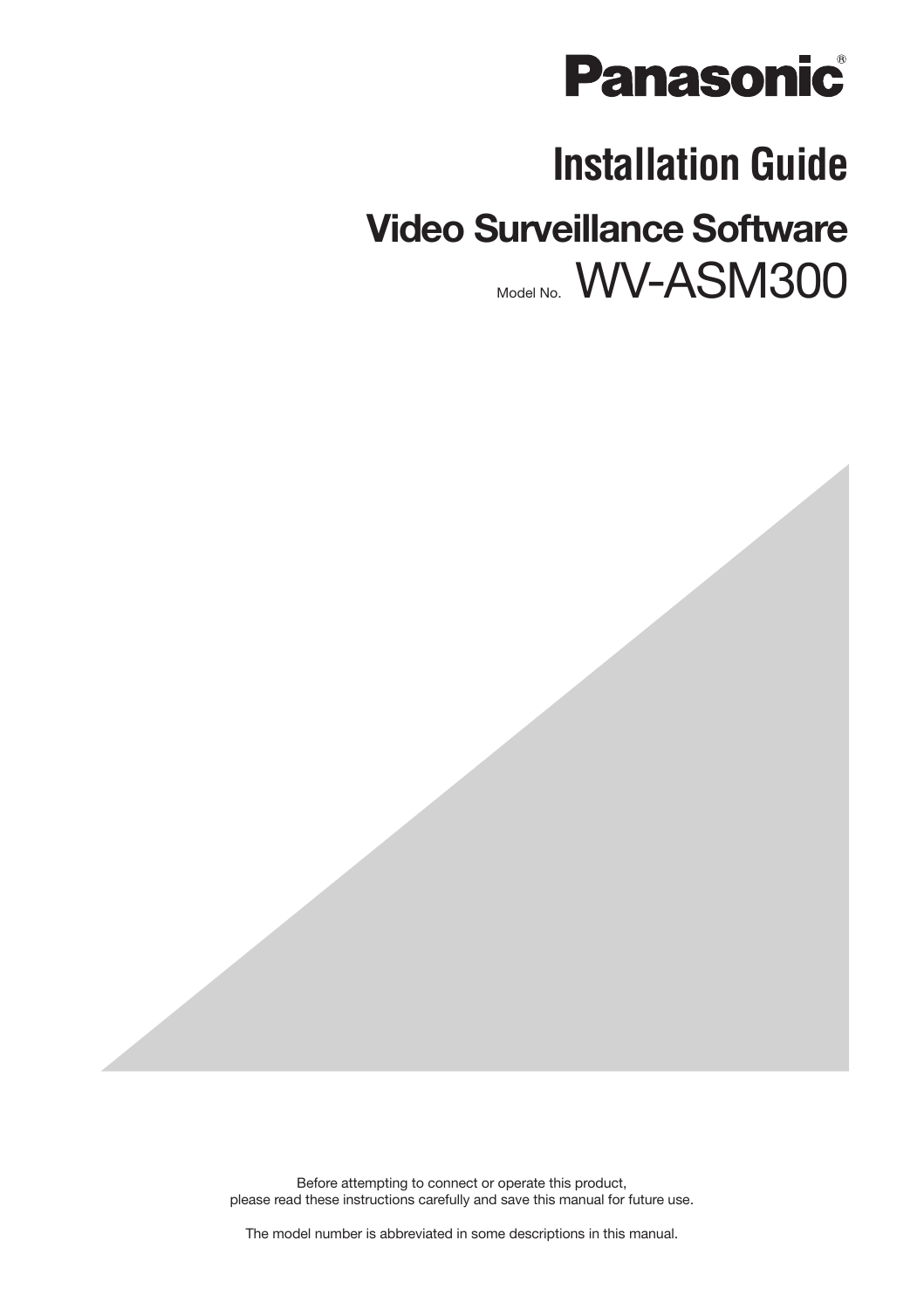### **Limitation of liability**

THIS PUBLICATION IS PROVIDED "AS IS" WITHOUT WARRANTY OF ANY KIND, EITHER EXPRESS OR IMPLIED, INCLUDING BUT NOT LIMITED TO, THE IMPLIED WARRANTIES OF MERCHANTABILITY, FITNESS FOR ANY PARTICULAR PURPOSE, OR NON-INFRINGEMENT OF THE THIRD PARTY'S RIGHT.

THIS PUBLICATION COULD INCLUDE TECHNICAL INACCURACIES OR TYPOGRAPHICAL ERRORS. CHANGES ARE ADDED TO THE INFORMATION HEREIN, AT ANY TIME, FOR THE IMPROVEMENTS OF THIS PUBLICATION AND/OR THE CORRESPONDING PRODUCT (S).

### **Disclaimer of warranty**

IN NO EVENT SHALL Panasonic System Networks Co., Ltd. BE LIABLE TO ANY PARTY OR ANY PERSON, EXCEPT FOR REPLACEMENT OR REASONABLE MAINTENANCE OF THE PRODUCT, FOR THE CASES, INCLUDING BUT NOT LIMITED TO BELOW:

- (1) ANY DAMAGE AND LOSS, INCLUDING WITHOUT LIMITATION, DIRECT OR INDIRECT, SPECIAL, CONSEQUENTIAL OR EXEMPLARY, ARISING OUT OF OR RELATING TO THE PRODUCT;
- (2) ANY INCONVENIENCE, LOSS, OR DAMAGE CAUSED BY INAPPROPRIATE USE OR NEGLIGENT OPERATION OF THE USER;
- (3) UNAUTHORIZED DISASSEMBLE, REPAIR OR MODIFICATION OF THE PRODUCT BY THE USER;
- (4) ANY PROBLEM, CONSEQUENTIAL INCONVENIENCE, OR LOSS OR DAMAGE, ARISING OUT OF THE SYSTEM COMBINED BY THE DEVICES OF THIRD PARTY;
- (5) ANY CLAIM OR ACTION FOR DAMAGES BROUGHT BY ANY PERSON OR ORGANIZATION AS A PHOTOGRAPHED SUBJECT DUE TO VIOLATION OF PRIVACY CONCERNING A SURVEILLANCE CAMERA'S PICTURE OR SAVED DATA, FOR SOME REASON (INCLUDING USE WHEN USER AUTHENTICATION ON THE AUTHENTICATION SETTING SCREEN IS SET TO OFF), BECOMING PUBLIC OR BEING USED FOR ANY PURPOSE;
- (6) LOSS OF REGISTERED DATA CAUSED BY ANY FAILURE (INCLUDING INITIALIZATION OF THE PRODUCT DUE TO FORGOTTEN AUTHENTICATION INFORMATION SUCH AS A USER NAME AND PASSWORD).

### **Features**

The Video Surveillance Software WV-ASM300 Series\* is designed for integrated management of multiple Panasonic network disk recorders, digital disk recorders (hereinafter referred to as recorders), network interface units (hereinafter encoders), network cameras (hereinafter cameras), and network microphones (hereinafter microphone) connected to a network such as a LAN or the Internet, and runs on the Microsoft® Windows® operating system. Refer to the "Compatible devices" section of the operating instructions of the WV-ASM300 for further information about the devices compatible with this software.

By using this software on a personal computer (hereinafter PC) via a network, it is possible to display live images of the cameras on monitors, to play audio from microphones on a PC, to play images and audio stored on the recorder, and to download image files to the hard disk drive of the PC.

\* The WV-ASM300 Series also includes Extension Software (option) and Upgrade Software (option).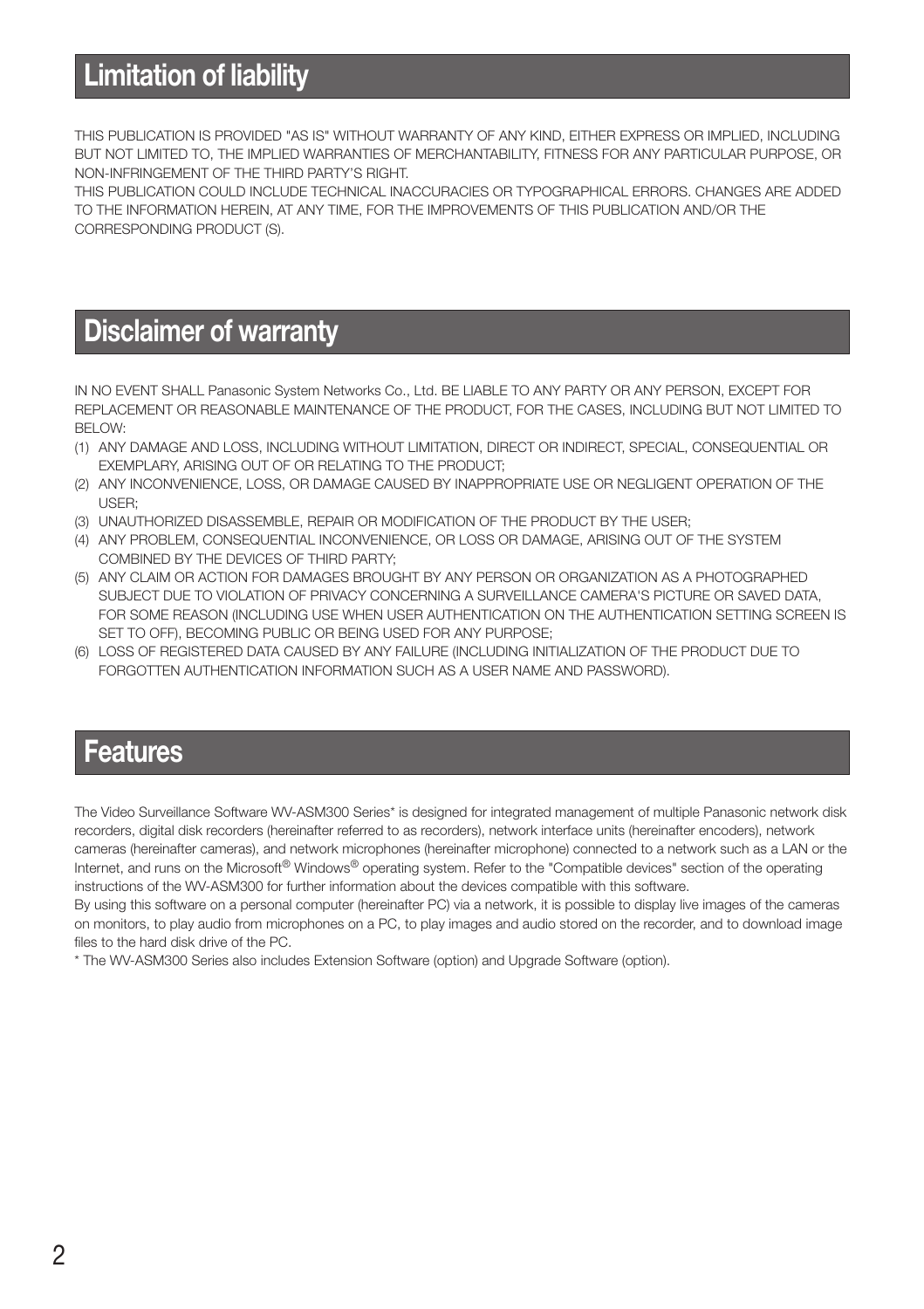### **About this installation guide**

This installation guide contains descriptions of how to install this software.

The operating instructions (Help files) on the supplied DVD-ROM consist of chapters of setup instructions and operating instructions.

The setup instructions contain descriptions of how to perform the required settings before starting operation, for administrators (ADMIN users).

The network settings will be different depending on the settings of the LAN or the Internet service provider.

Refer to the network administrator for further information about the network settings.

Refer to the operating instructions for how to operate each function.

The descriptions in the following pages are based on the assumption that Microsoft® Windows® 10 Pro runs on a PC.

Operation windows may not be the same as those appearing on the pages when a different OS is used or different settings are applied.

When using other OS, refer to the operating instructions of the respective OS.

### **Trademarks and registered trademarks**

- Microsoft, Windows, Internet Explorer and DirectX are either registered trademarks or trademarks of Microsoft Corporation in the United States and/or other countries.
- Intel and Intel Core are trademarks of Intel Corporation in the U.S. and/or other countries.
- Adobe, Adobe logos, and Reader are registered trademarks or trademarks of Adobe Systems Incorporated in the United States and/or other countries.
- Other names of companies and products contained in these operating instructions may be trademarks or registered trademarks of their respective owners.

### **Abbreviations**

These are descriptions of the basic terms used in these operating instructions.

Microsoft® Windows® 7 Professional SP1 (32-bit) and Microsoft® Windows® 7 Professional SP1 (64-bit) are described as Windows 7.

Microsoft<sup>®</sup> Windows<sup>®</sup> 8.1 Pro (32-bit) and Microsoft<sup>®</sup> Windows<sup>®</sup> 8.1 Pro (64-bit) are described as Windows 8.1. Microsoft® Windows® 10 Pro (32-bit) and Microsoft® Windows® 10 Pro (64-bit) are described as Windows 10.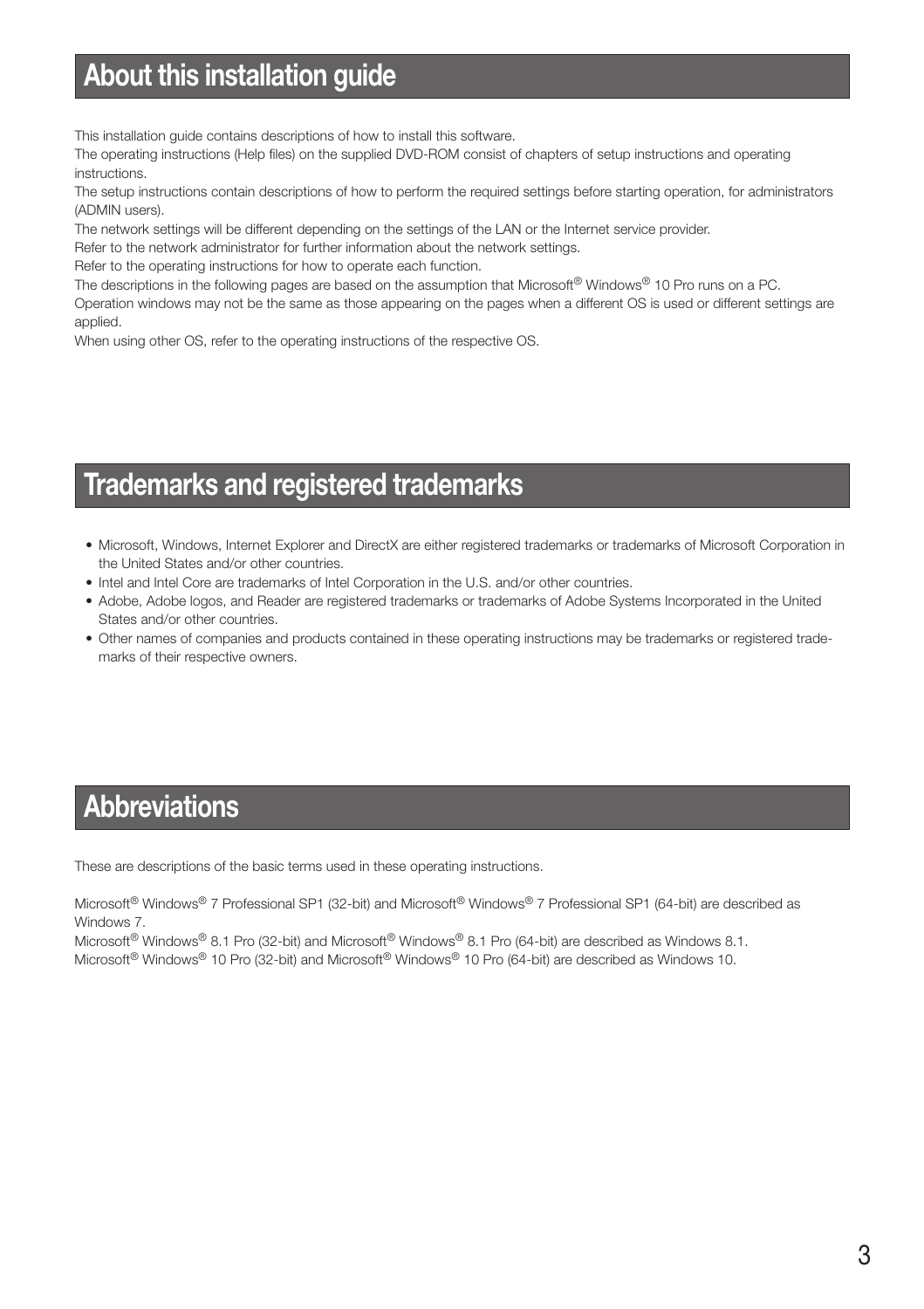As you will use this product connected to a network, your attention is called to the following security risks.

- q Leakage or theft of information through this product
- (2) Use of this product for illegal operations by persons with malicious intent
- e Interference with or stoppage of this product by persons with malicious intent

It is your responsibility to take precautions such as those described below to protect yourself against the above network security risks.

- Use this product in a network secured by a firewall, etc.
- If this product is connected to a network that includes PCs, make sure that the system is not infected by computer viruses or other malicious entities (using a regularly updated anti-virus program, anti-spyware program, etc.).
- Protect your network against unauthorized access by restricting users to those who log in with an authorized user name and password set by using user authentication.
- After the product is accessed by the administrator, make sure to close the web browser.
- Change the administrator password periodically. Keep the authentication information (your user name and password) in a safe place free from public view.
- Apply measures such as user authentication to protect your network against leakage or theft of information, including image data, authentication information (user names and passwords), alarm mail information and FTP server information.

## **MPEG-4 Visual Patent Portfolio License**

This product is licensed under the MPEG-4 Visual Patent Portfolio License for the personal and non-commercial use of a consumer for (i) encoding video in compliance with the MPEG- 4 Visual Standard ("MPEG-4 Video") and/or (ii) decoding MPEG-4 Video that was encoded by a consumer engaged in a personal and noncommercial activity and/or was obtained from a video provider licensed by MPEG LA to provide MPEG-4 Video. No license is granted or shall be implied for any other use. Additional information including that relating to promotional, internal and commercial uses and licensing may be obtained from MPEG LA, LLC.

See http://www.mpegla.com

## **AVC Patent Portfolio License**

THIS PRODUCT IS LICENSED UNDER THE AVC PATENT PORTFOLIO LICENSE FOR THE PERSONAL USE OF A CONSUMER OR OTHER USES IN WHICH IT DOES NOT RECEIVE REMUNERATION TO (I) ENCODE VIDEO IN COMPLIANCE WITH THE AVC STANDARD ("AVC VIDEO") AND/OR (II) DECODE AVC VIDEO THAT WAS ENCODED BY A CONSUMER ENGAGED IN A PERSONAL ACTIVITY AND/OR WAS OBTAINED FROM A VIDEO PROVIDER LICENSED TO PROVIDE AVC VIDEO. NO LICENSE IS GRANTED OR SHALL BE IMPLIED FOR ANY OTHER USE. ADDITIONAL INFORMATION MAY BE OBTAINED FROM MPEG LA, L.L.C.

SEE HTTP://WWW.MPEGLA.COM

### **Copyright**

Distributing, copying, disassembling, reverse compiling and reverse engineering of the software provided with this product are all expressly prohibited. In addition, exporting any software provided with this product violating export laws is prohibited.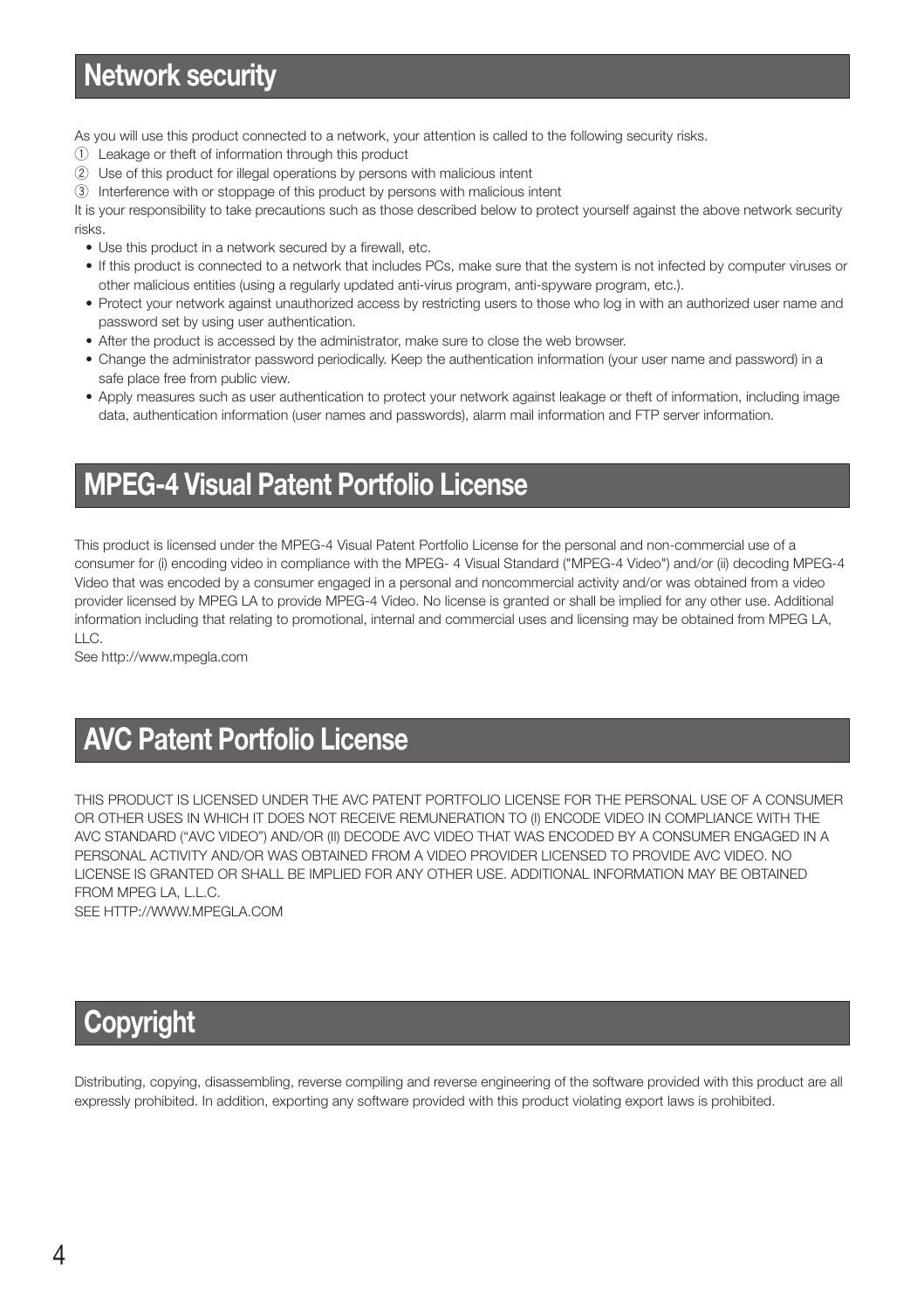### **System requirements**

It is recommended to install this software on a PC that meets the following system requirements. OS<sup>\*1</sup>: Microsoft<sup>®</sup> Windows<sup>®</sup> 10 Pro (32-bit)<sup>\*2</sup> Microsoft<sup>®</sup> Windows<sup>®</sup> 10 Pro (64-bit)<sup>\*2 \*3</sup> Microsoft® Windows® 8.1 Pro (32-bit)\*2 Microsoft<sup>®</sup> Windows<sup>®</sup> 8.1 Pro (64-bit)<sup>\*2 \*3</sup> Microsoft® Windows® 7 Professional SP1 (32-bit)\*2 Microsoft<sup>®</sup> Windows<sup>®</sup> 7 Professional SP1 (64-bit)<sup>\*2 \*3</sup> OS language: English, French, Spanish, German, Italian, Russian, Chinese (Simplified Chinese) Computer: **IBM PC/AT Compatible** CPU\*6: Intel® CoreTM i7-6700 or faster Intel® CoreTM i5-6500 or faster Memory<sup>\*6</sup>: 4 GB or more Video memory\*6: video memory\*6: VRAM 512 MB or more (256 MB minimum), compatible with DirectX<sup>®</sup>9.0c DVD-ROM drive: Necessary to install this software Required hard disk space: Approx. 3 GB<sup>\*4</sup> Monitor: 1280 x 800 pixels or more (1920 x 1080 pixels recommended when using live monitor), 24-bit True color or better (Full color recommended) Interface: 100/1000 Mbps Network interface card must be installed\*<sup>5</sup>

\*1 This software is designed based on the default style or the font size of Microsoft® Windows® 7, Microsoft® Windows® 8.1 and Microsoft® Windows® 10.

When the display style or the font size is changed from the default, it may be possible that the layout of this software collapses.

- \*2 When using Microsoft® Windows® 7, Microsoft® Windows® 8.1 or Microsoft® Windows® 10, refer to "Readme.txt" for further information about the system requirements, precautions, etc.
- \*3 Operates in WOW64 (32-bit mode).
- \*4 It is necessary to prepare other disk space exclusively as storage for database and files downloaded from the recorder in addition to the required disk space for installation of this software.
- \*5 The network settings on the PC must meet those of the network environment where the PC is connected. Operations of this software on a PC with two network interface cards or more will not be covered by the warranty.
- \*6 Refer to the setup instructions for further information about the system requirements to use the Extension Software (option), 9M Fisheye network camera, 7-series cameras (3840x2160 or more) and/or 4K monitor.

#### **Important:**

- This software must be installed by the administrator. Otherwise, any problems will not be covered by the warranty.
- Operation of this software on remote desktop is not guaranteed.
- While running this software, do not log out of the PC nor shut down the PC. Otherwise, operation of this software may become unstable.
- Do not use other applications, especially heavy load types, while this software is running. Otherwise, the CPU overload and the shortage of resources will cause malfunction and insufficient performance.
- When no sound card is installed, the buzzer will not sound at an alarm/error occurrence. The audio transmission/reception function is also unavailable.
- Use of 2-byte characters for a user name causes installation failure. Create a user name with 1-byte alphanumeric characters and perform installation.
- Windows XP mode for Microsoft<sup>®</sup> Windows<sup>®</sup> 7 is not supported.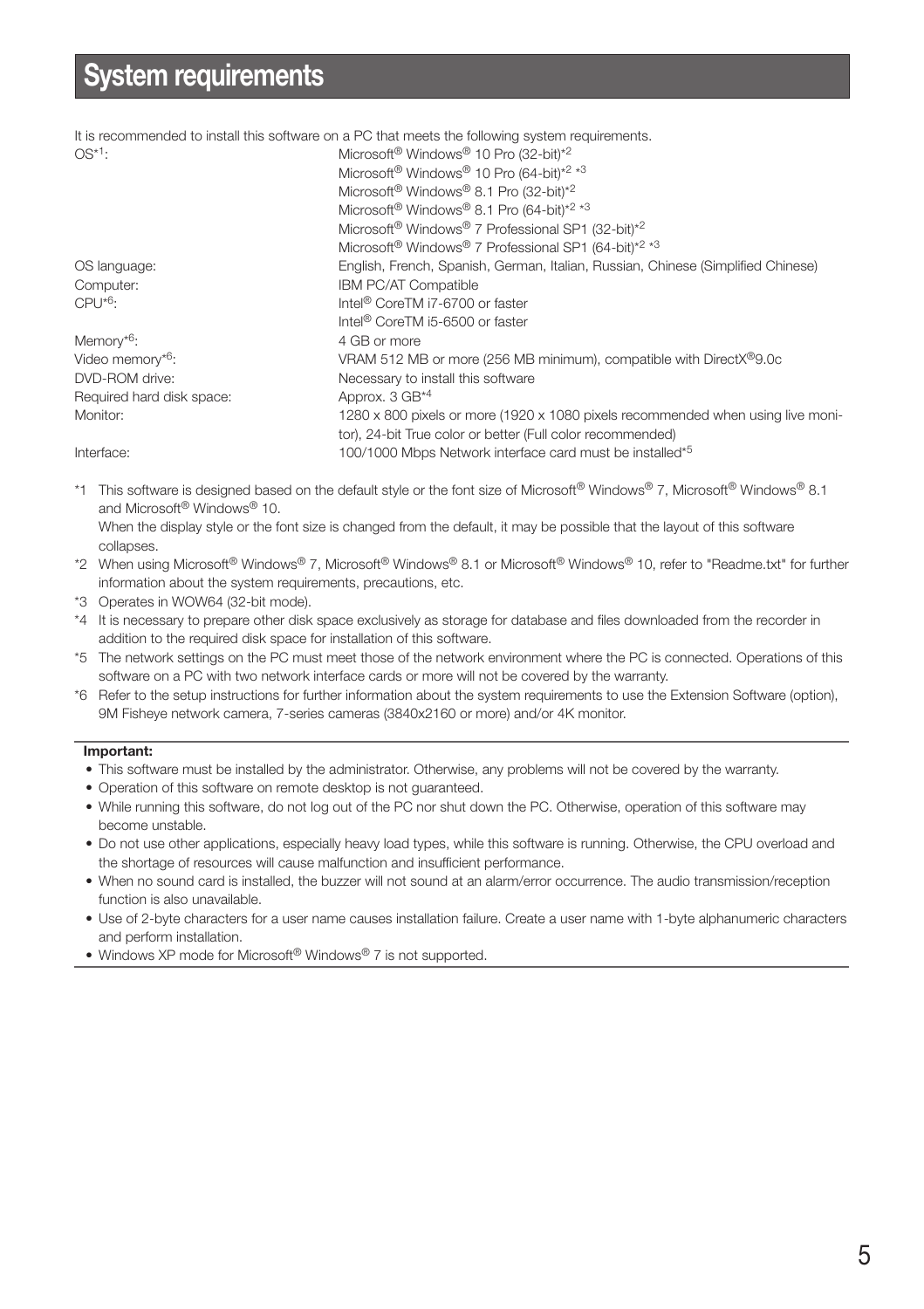### **Installation**

#### **Important:**

- Before installing this software, make sure that no other Panasonic disk recorder management software such as WV-AS65, WV-ASM10, WV-ASM100 (WV-ASM100L) or WV-ASM200 Series is installed on the PC. When the other Panasonic disk recorder management software and this software are on the same PC, operations of this software will not be covered by the warranty.
- When reinstallation is necessary, uninstall the existing software before starting the reinstallation. An overwrite installation may cause unstable operations.
- 1. Insert the provided DVD-ROM into the DVD-ROM drive on the PC.
- 2. Double-click "setup.exe" in the folder "1 Video Surveillance Software". If Microsoft® .NET Framework 4.6.x has not been installed on the PC, it will be installed automatically. Wait until the installation is complete. Then, the installer of Video Surveillance Software will be launched.
	- → The installer of "1 Video Surveillance Software" will be launched. Install the software by following the instructions displayed on the monitor. When installing in a standard setting, the executable files, etc. will be copied on a newly created folder "C:\Program Files\ Panasonic\ASM300" for 32-bit OS, and "C:\ProgramFiles (x86)\Panasonic\ASM300" for 64-bit OS.

#### **Note:**

- When Microsoft®.NET Framework 4.6.x is not installed on the PC in use, the installer of Microsoft®.NET Framework 4.6.2 will automatically be launched. Install the software by following the instructions displayed on the monitor. When the installation is completed, the PC will automatically be rebooted. After the PC is rebooted, the installer of "Video Surveillance Software" will be launched.
- 3. Configure the exceptional settings of Windows Firewall. Refer to the setup instructions for further information.
- 4. Reboot the PC. When completing steps 1 - 3, reboot the PC to complete the installation.

### **Launching the software**

Refer to the setup instructions or the operating instructions of the WV-ASM300 for how to launch this software.

#### **Important:**

- When using this software, be sure to register the "Registration Key". Refer to the Activation Key Card for further information about how to obtain the "Registration Key".
- When the "Registration Key" for the demo edition is registered, this software will be launched in the demonstration mode. The demonstration mode is available only during the limited period.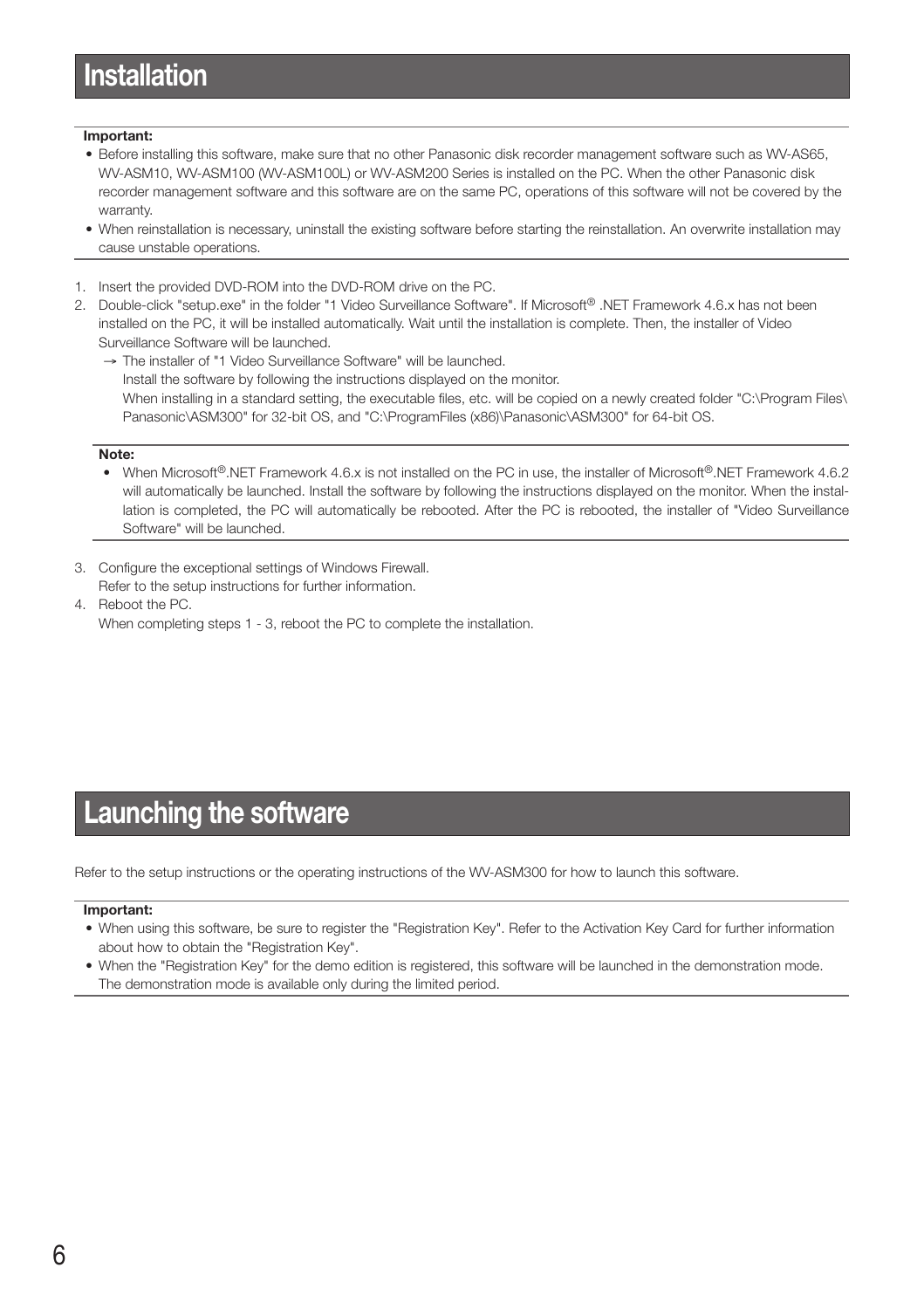#### **Important:**

- When this software is uninstalled, the setup data (data base) will not be deleted.
- The data downloaded from the recorder or the camera will not be deleted even when this software is uninstalled.
- Microsoft<sup>®</sup> .NET Framework 4.6.x will not be deleted even when this software is uninstalled. If necessary, uninstall them after uninstalling this software first.
- When a message window is displayed in the process of the uninstallation to ask you to quit the applications, click the [Cancel] button on the displayed window to cancel the uninstallation. After stopping the appropriate services, retry the uninstallation.

Refer to the operating instructions of the OS in use for how to stop the services.

- 1. Select "Settings" "System" "Apps & features" from the Start menu.
- 2. Select "WV-ASM300 Series" from the presently installed programs and click the [Uninstall] button. → The uninstall program will be launched and the wizard will be displayed.
- 3. Uninstall the software by following the instructions displayed on the monitor.